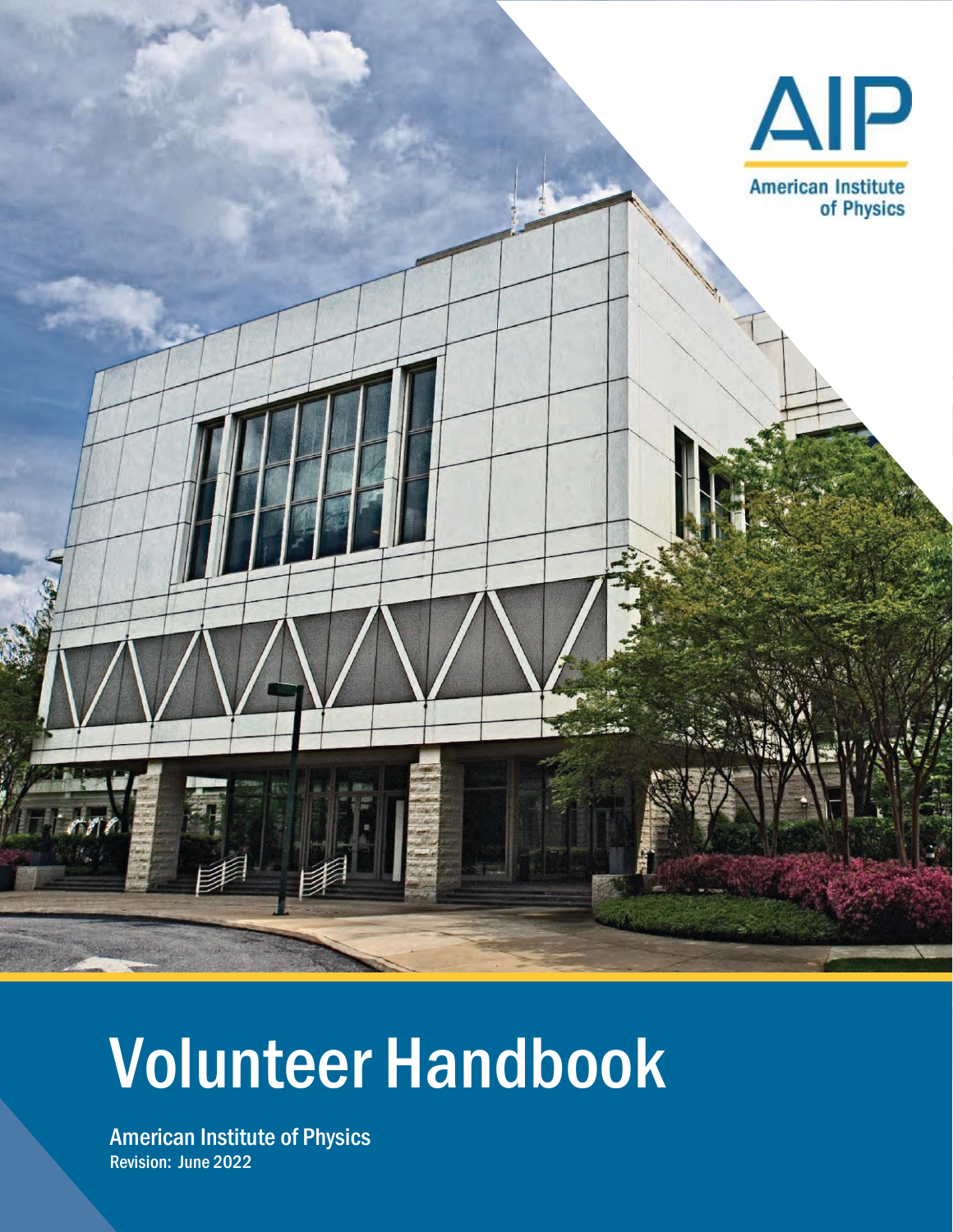# Table of Contents

| $\circ$  |                                                                          |  |
|----------|--------------------------------------------------------------------------|--|
| O        |                                                                          |  |
| O        |                                                                          |  |
| $\circ$  |                                                                          |  |
| O        |                                                                          |  |
| $\circ$  |                                                                          |  |
|          |                                                                          |  |
| $\circ$  |                                                                          |  |
| $\circ$  |                                                                          |  |
| $\circ$  |                                                                          |  |
| $\circ$  |                                                                          |  |
|          |                                                                          |  |
| $\circ$  |                                                                          |  |
| $\circ$  |                                                                          |  |
| $\circ$  |                                                                          |  |
| $\circ$  |                                                                          |  |
| $\circ$  |                                                                          |  |
| $\circ$  |                                                                          |  |
| $\circ$  |                                                                          |  |
| $\circ$  |                                                                          |  |
|          |                                                                          |  |
| $\circ$  |                                                                          |  |
| $\circ$  |                                                                          |  |
|          |                                                                          |  |
|          |                                                                          |  |
|          | $\overline{\phantom{a}}$                                                 |  |
|          |                                                                          |  |
| O        |                                                                          |  |
| O        |                                                                          |  |
| $\circ$  | Board Resolution on Diversity in Member Society Volunteer Appointments 9 |  |
|          |                                                                          |  |
| $\circ$  |                                                                          |  |
| $\circ$  |                                                                          |  |
| $\circ$  |                                                                          |  |
|          |                                                                          |  |
| $\Omega$ |                                                                          |  |
| O        |                                                                          |  |
| $\circ$  |                                                                          |  |
| $\circ$  |                                                                          |  |
|          |                                                                          |  |
|          |                                                                          |  |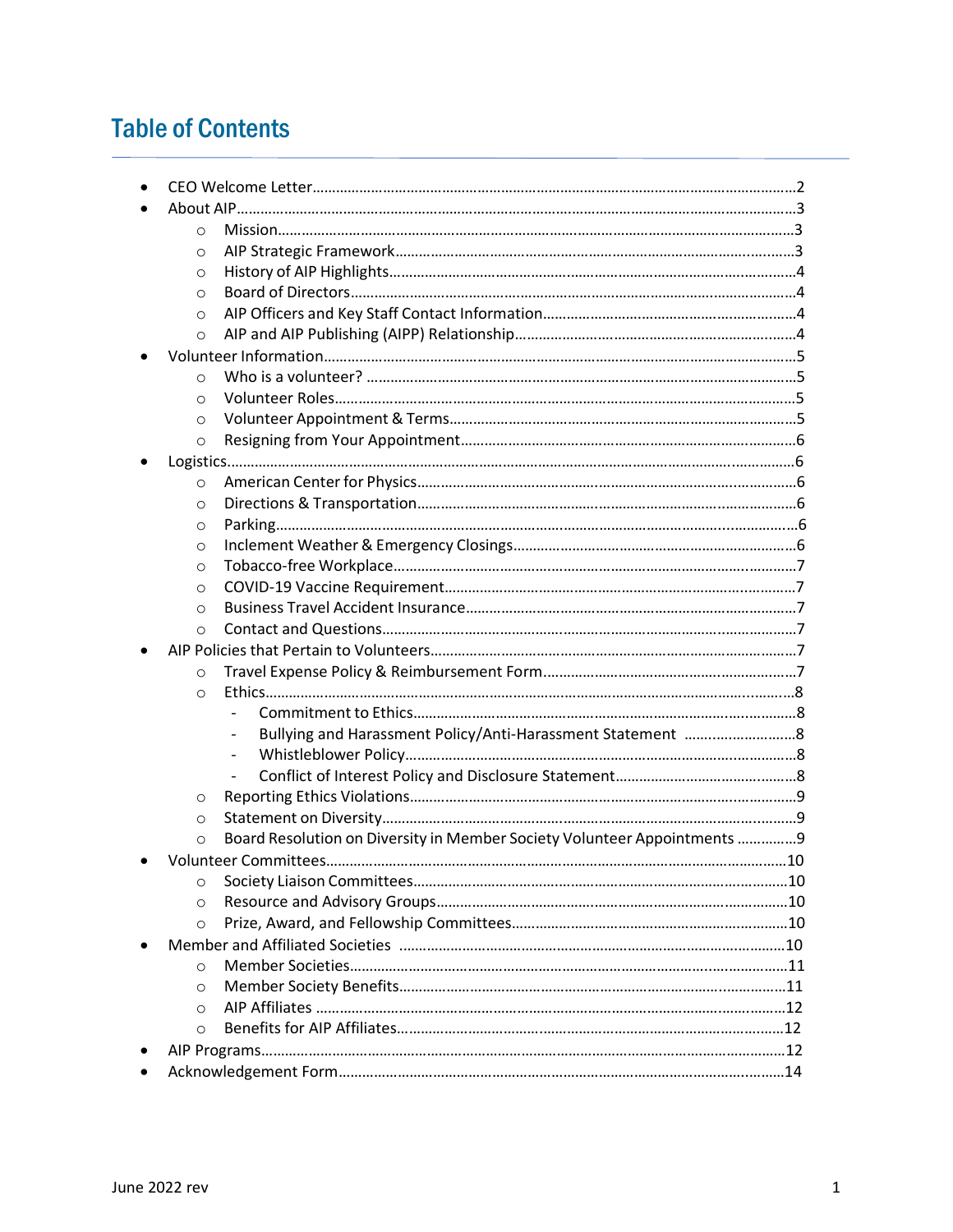## CEO Welcome Letter

Dear Volunteer,

On behalf of the American Institute of Physics, please accept my gratitude for your time and service as an AIP volunteer. As such, you join the Institute in pursuit of its mission to advance, promote, and serve the physical sciences for the benefit of humanity. Volunteers serve in various capacities—as members of our Board of Directors, liaison and advisory/resource groups, taskforces, awards/prizes committees, and in other capacities. Whichever way you serve, your time and efforts are valued and appreciated.

This web-based resource will be your guide to the Institute and the support available to you as a volunteer. Here you will find information about AIP, our Member Societies, programs, committees, and key policies.

AIP is a values-based organization, and we aim to foster an environment that values each person's contributions and viewpoints through open communication. Our successful environment is also dependent upon your understanding AIP's standard of excellence and your contributing role.

Ultimately, we want to optimize your volunteer experience, enabling you to perform your duties in ways that are both enjoyable and personally rewarding. If you think of ways in which we can improve, we would be grateful for your feedback. (Email me at mmoloney@aip.org, or Liz Dart Caron at lcaron@aip.org.)

As AIP continues to evolve, we rely on your ideas, talents, and energy to grow our combined influence and impact in the physical sciences. Together, we will do great things.

Sincerely,

Vichael

Michael H. Moloney, Ph.D. Chief Executive Officer American Institute of Physics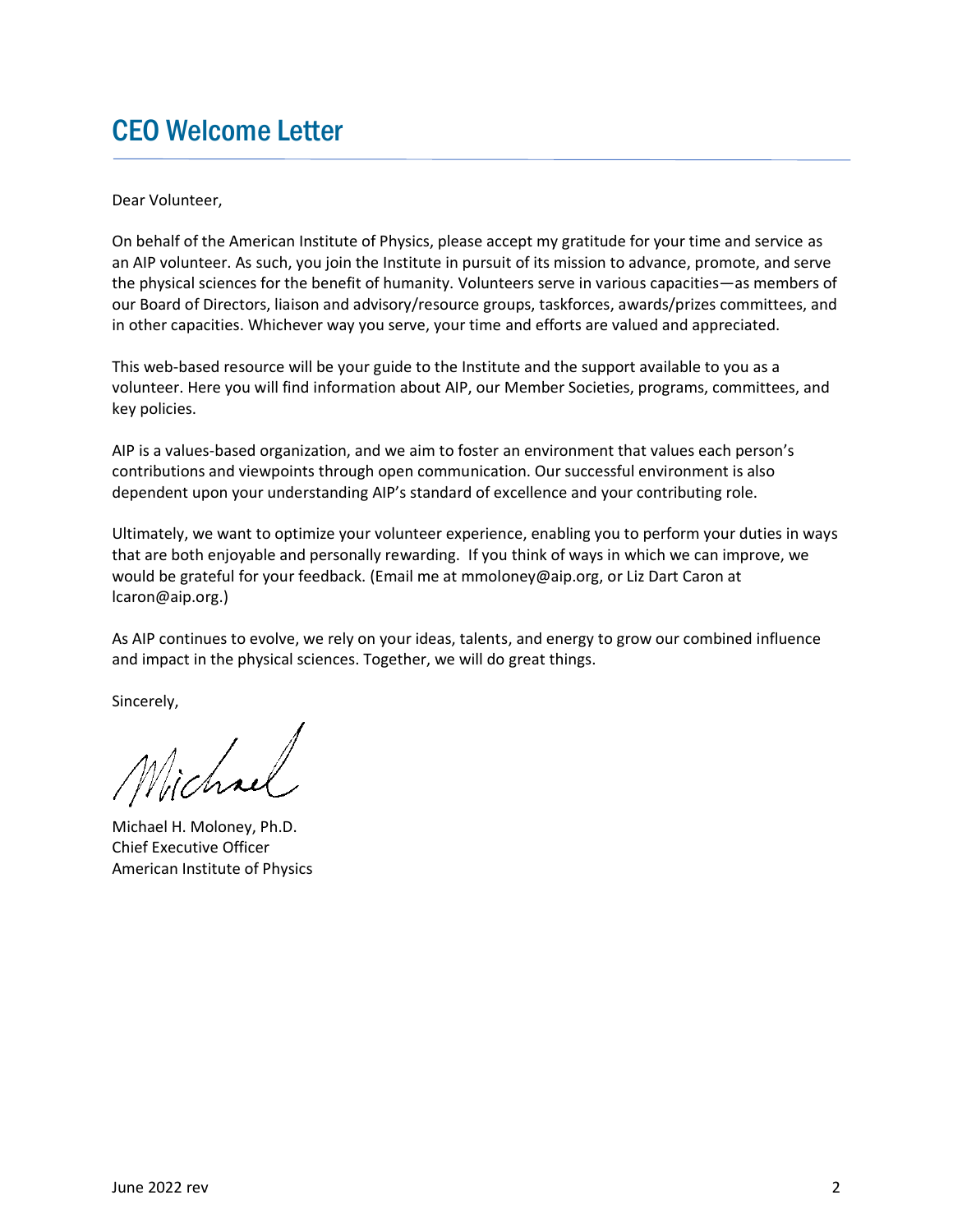# About AIP

The American Institute of Physics (AIP) is a federation that advances the success of our 10 Member Societies and an institute that operates as a center of excellence supporting the physical sciences enterprise.

Over the last 400 years, the physical sciences have evolved a powerful predictive model of our world, enabling stunning technological achievements and enriching our understanding of the Universe and our place in it. AIP has, for nearly a century, worked to advance, promote, and serve the physical sciences.

AIP provides the means for its Member Societies to pool, coordinate, and leverage their diverse expertise and contributions in the pursuit of the shared goal of advancing the physical sciences in the research enterprise, in the economy, in education, and in society. Through their partnership in AIP, Member Societies broaden their impact and achieve results beyond their individual missions and mandates.

AIP also acts as an independent institute where research in social science, policy, and history advances the discipline of the physical sciences.

Read more About AIP: [www.aip.org/aip/about-aip](http://www.aip.org/aip/about-aip)

#### **Mission**

The mission of the American Institute of Physics is to advance, promote, and serve the physical sciences for the benefit of humanity.

#### [AIP Strategic Framework](https://aippublishing.sharepoint.com/sites/aip/strategicPlanning/StrategicPlan/Shared%20Documents/AIP%20Strategic%20Framework%20Items/Strategic%20Framework_All%20Staff%20Presentation_25%20Sep%2019.pdf)

The AIP Strategic Framework provides guidance for the Institute to prioritizing and developing activities, by which AIP can best pursue its mission. By 2025, AIP will be:

- A vibrant federation that advances the success of our Member Societies
- A center of excellence that advances the physical sciences enterprise through research and analysis aimed at improving the understanding of our heritage and promoting future progress
- A tested and reliable source of information and analysis
- Recognized for cultivating an effective, talented, diverse, and engaged staff that delivers excellence to our stakeholders.

Read more about the Framework, 2020-2025:<https://www.aip.org/aip/mission-strategy>

#### History of AIP Highlights

The American Institute of Physics (AIP) was founded in 1931 in response to funding problems brought on by the Great Depression. At the urging of the Chemical Foundation, which provided initial funding, leaders of American physics formed a corporation for the "advancement and diffusion of knowledge of the science of physics and its application to human welfare," especially by achieving economies in the publishing of journals and the maintenance of membership lists.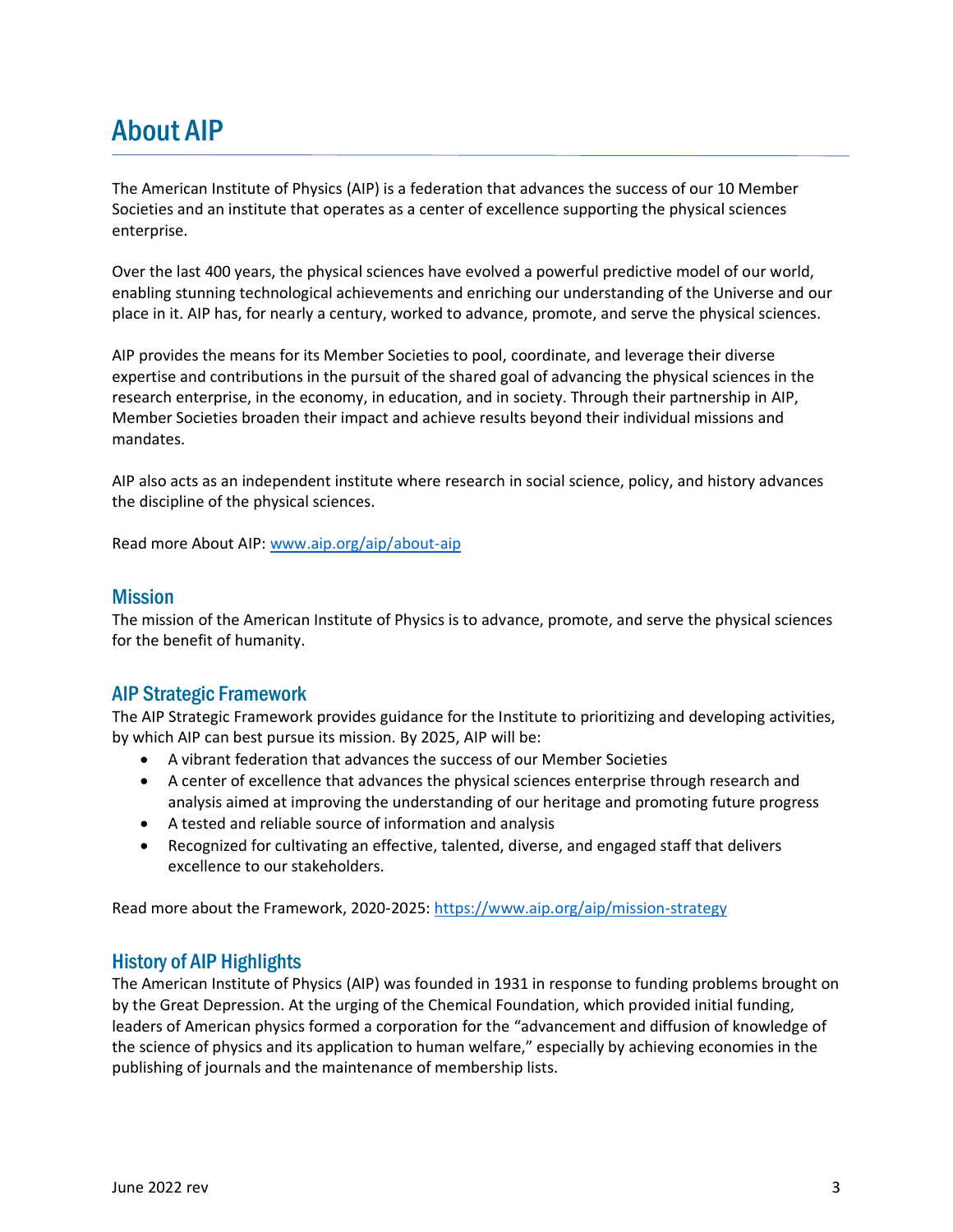At the time of its formal incorporation in 1932, the AIP comprised five societies--AAPT, APS, ASA, OSA and SOR--with a total membership of some 4,000 individuals. A new set of Member Societies was added during the period 1966-86: AAS, AAPM, ACA, AGU, and AVS. In 2013, AGU became an Affiliated Society and AMS joined. Today, AIP has 10 Member Societies.

Read more about the history of AIP: [www.aip.org/aip/history](http://www.aip.org/aip/history)

#### Board of Directors

AIP Board of Directors with its key committees (Finance, Audit, Compensation, Membership, Nominating & Governance, and Corporate Strategy) provides active strategic leadership of the institute. The Board comprises the Chair, AIP CEO, Corporate Secretary, one Director from each Member Society, and up to four at-large Directors. The Board is devoted to ensuring the value proposition for the Member Societies and AIP's ability to keep pace with the fast-changing needs of the global science community, especially in the areas of communication, education, and outreach.

See our current Board of Directors here: [www.aip.org/aip/board-of-directors](http://www.aip.org/aip/board-of-directors)

#### AIP Officers and Key Staff Contact Information

- AIP Officers (CEO, COS, CFAO)[: www.aip.org/aip/leadership-team](http://www.aip.org/aip/leadership-team)
- Key Staff Contacts: [www.aip.org/aip/staff-contacts](http://www.aip.org/aip/staff-contacts)

#### AIP and AIP Publishing (AIPP) Relationship

Scientific publishing has been a part of AIP's activities and focus since its founding in 1931. In 2013, AIP formed AIP Publishing (AIPP) a wholly owned not-for-profit subsidiary. Its mission is to support the charitable, scientific, and educational purposes of AIP through scholarly publishing activities in the fields of the physical and related sciences on its own behalf, on behalf of Member Societies of AIP, and on behalf of other publishing partners to help them proactively advance their missions. AIP Publishing's portfolio comprises 19 highly regarded, peer-reviewed journals, including the flagship journals *Applied Physics Letters*, *Journal of Applied Physics*, and *The Journal of Chemical Physics*, in addition to the AIP Conference Proceedings.

Today, some AIP Member Societies publish exclusively with AIPP, some publish partially with AIPP, and some conduct all their publishing activities on their own, with no relationship to AIPP. AIP Publishing is managed separately from AIP, but there is still a strong connection between the parent and subsidiary.

For more information, visit: publishing.aip.org/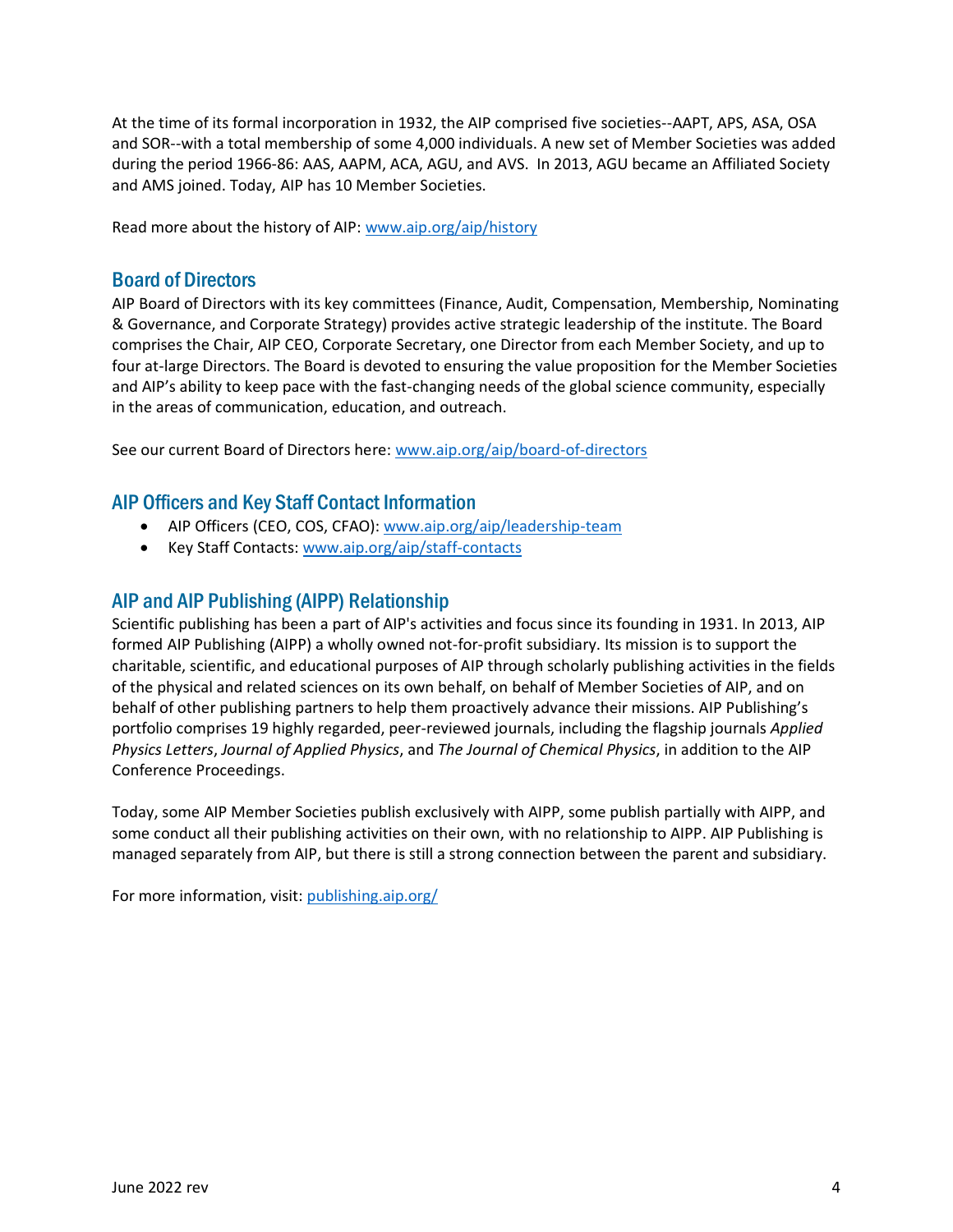# Volunteer Information

## Who is a Volunteer?

Volunteers are individuals who, without compensation or expectation of compensation beyond reimbursement for volunteer related expenses, perform a service for the Institute. A valuable resource for AIP, volunteers contribute their expertise and perspectives needed for the Institute to deliver quality programs, products, and services that are aligned with the needs of the community.

Through service on the AIP Board of Directors, advisory and resource groups, liaison and awards/prizes committees, and program task forces, volunteers help AIP advance, promote, and serve the physical sciences for the benefit of humanity.

## Volunteer Roles

Volunteers serve in numerous capacities, with varied responsibilities depending on the specified role. Volunteers may be asked to:

- Provide advice, expertise, and outside perspectives to AIP for its activities;
- Liaise with their respective Member Society (MS) on specific topic areas that are relevant to multiple MS, learn about other society practices, and communicate information and ideas back to their organizations;
- Assist with the planning of meetings or events, including program development and meeting organization;
- Gather information and conduct research;
- Create and deliver presentations and reports;
- Review applications and select winners of awards and prizes celebrating those who advance the physical sciences; or
- Additional roles as needed

#### Volunteer Appointment & Terms

Appointment as an AIP volunteer varies by committee type. Volunteers may be invited to serve by AIP or at the request of their respective Member Society. For certain awards and prizes committees, the chair of the committee might also extend an invitation to serve on behalf of AIP. Your appointment letter will provide more details. Each committee on which volunteers serve has a staff convener, who can also provide you with that information.

All volunteers are normally asked to serve for a set, limited term, also explained in your appointment letter. Standing committees have term expiration dates indicated the roster. Many appointments are renewable. Those volunteers who serve at the will of their respective MS may not have terms that follow the suggested duration. Any questions about terms can be directed to your staff convener.

From the Board Resolution on Diversity in Volunteer Appointments: The AIP Board of Directors seeks broad diversity within its membership and among other volunteer roles. Recognizing that many of these positions are filled by its Member Societies, the Board encourages its Member Societies to consider the intrinsic value of diversity when nominating or appointing volunteers. See the full resolution here: <https://www.aip.org/diversity-initiatives/board-resolution>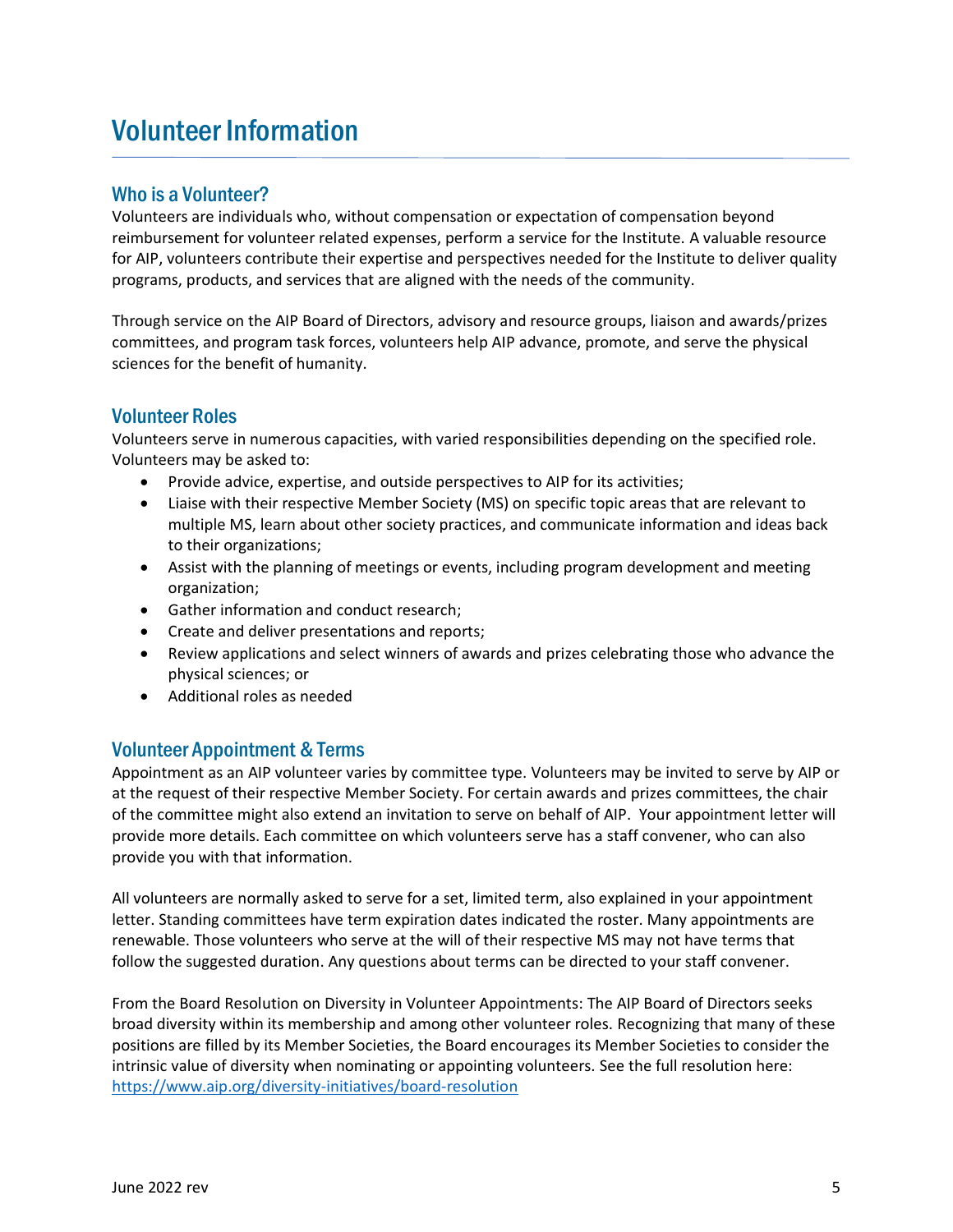### Resigning from Your Appointment

Volunteers may resign from their position at any time if so desired. To resign, please send a written communication to the AIP staff convener for the committee. AIP also reserves the right to remove volunteers from their position at the organization's sole discretion.

# Logistics/Travel/Transportation

## American Center for Physics (ACP)

*AIP is located at the American Center for Physics (ACP), 1 Physics Ellipse, College Park, MD 20740.*

Tenants of ACP are the American Institute of Physics (AIP), the American Physical Society (APS), and the American Association of Physics Teachers (AAPT). Other organizations dedicated to the advancement of the physical sciences are welcome to inquire about becoming tenants.

The ACP Board, represented by leadership from each society residing in the building, manages ACP. Facilities available to volunteers include a lunchroom with indoor and outdoor seating and conference rooms. For more information, visit [www.acp.org.](http://www.acp.org/) Volunteers are invited to attend ACP events, such as science heritage lectures



[\(https://www.aip.org/history-programs/physics-history/trimble-lectures\)](http://(www.aip.org/history-programs/physics-history/trimble-lectures) and art exhibit openings [\(http://www.acp.org/events\)](http://www.acp.org/events).

#### Directions & Transportation

AIP is accessible by metro, light rail, and several DC area airports. To find directions to the American Center for Physics, visit: [www.aip.org/aip/directions.](http://www.aip.org/aip/directions)

#### Parking

AIP provides staff members and volunteers with free parking at ACP. Please do not park in the visitor or handicap spots unless authorized. Volunteers must sign-in at the front desk upon arrival and register their vehicle by providing its make and model. Please note that neither AIP nor ACP is liable for damages or theft that may occur to your vehicle while parked at ACP or other work-related sites. For your safety, watch for wildlife when driving in the ACP parking lot.

## Inclement Weather & Emergency Closings

Weather and emergency situations are monitored carefully. ACP will communicate information concerning any revised business hours through a recorded announcement placed on ACP's information line 1-301-209-3366 and posted on ACP's website [www.acp.org.](http://www.acp.org/) Staff conveners will also reach out to volunteers directly to provide instruction.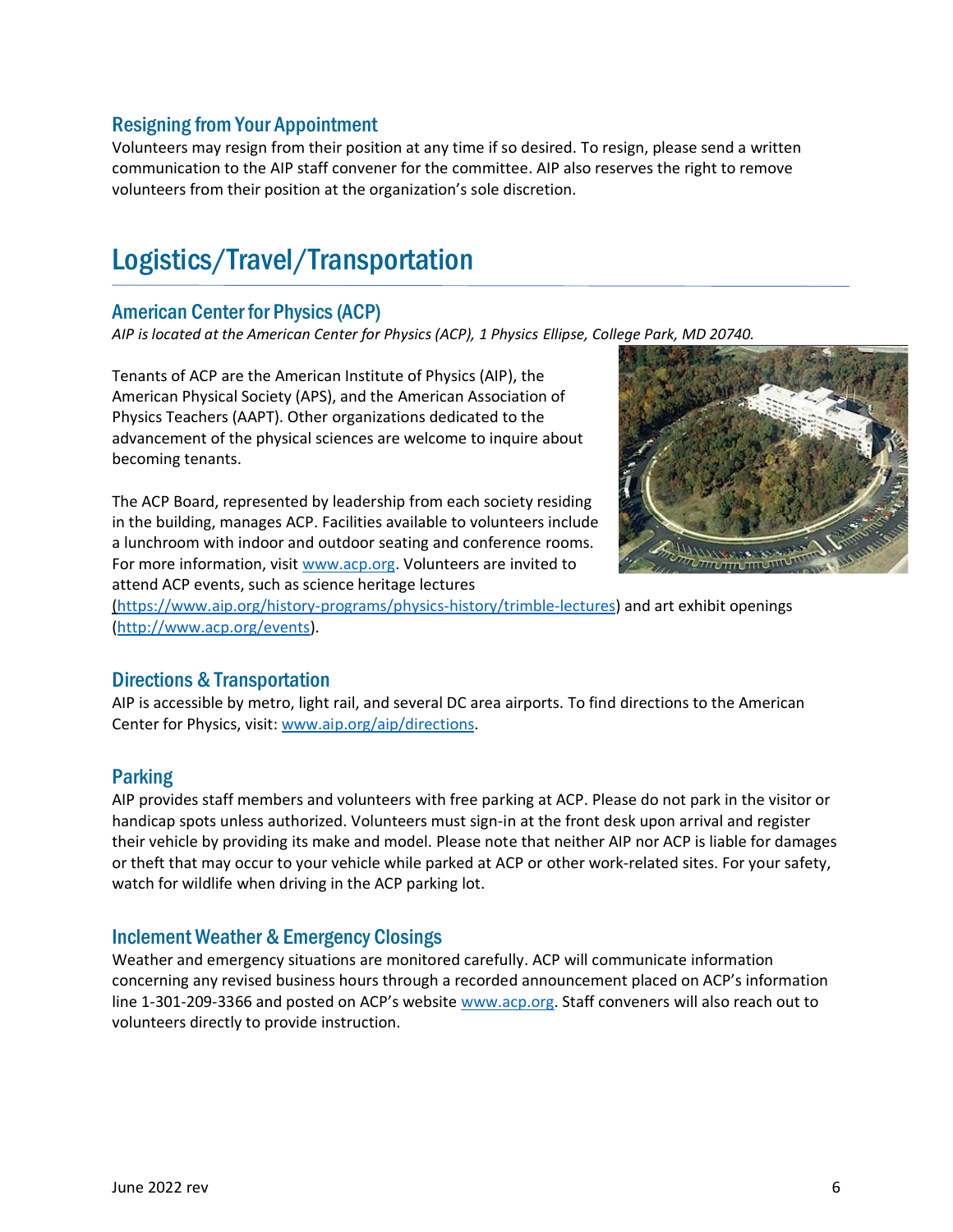#### Tobacco-free Workplace

To comply with government regulations and to promote a healthy workplace, ACP prohibits tobacco and vaping products throughout the workplace, including offices and common areas. Designated smoking areas are available outside the building and limited to only legal tobacco products.

#### COVID-19 Vaccine Requirement

All visitors attending a meeting at AIP's office, [the American Center for Physics \(ACP\),](https://acp.org/) must present proof of full vaccination and a photo ID by presenting their vaccination card, or a picture of their vaccination card on their smart phone. All visitors/meeting attendees will be screened for proof of full vaccination before entering ACP. **Visitors who do not show proof of vaccination before entering the building will not be allowed to enter.**

#### Business Travel Accident Insurance

As an AIP volunteer or active employee traveling on business for AIP, you are covered by the Business Travel Accident Insurance Plan, from the time you leave your place of employment or residence, until you return. To find out more, contact the office of the CFO [\(danderson@aip.org;](mailto:danderson@aip.org) 301-209-3021).

As part of your coverage, you also have a unique global emergency services program provided by Assist America. This program immediately connects you to doctors, hospitals, pharmacies, and other services if you experience a medical emergency while traveling 100 miles or more away from your permanent residence, or in another country (assistance services only – no medical expenses are payable by Assist America.) Assist America arranges and pays for services such as Emergency Medical Evacuation, and Repatriation. For more information, see: [www.aip.org/sites/default/files/aipcorp/files/assist](http://www.aip.org/sites/default/files/aipcorp/files/assist-america.pdf)[america.pdf](http://www.aip.org/sites/default/files/aipcorp/files/assist-america.pdf) (PDF)

## Contact and Questions

Any questions about the functioning of a specific committee, or programmatic questions about committee efforts should be referred to the official staff convener of the committee.

Any questions about this handbook or volunteering should be referred to AIP Chief of Staff Liz Dart Caron (Icaron@aip.org) or Member Society Liaison Frank Graeff [\(fgraeff@aip.org\)](mailto:fgraeff@aip.org).

## AIP Policies that Pertain to Volunteers

All volunteers should be aware of certain key AIP policies. Many policies largely pertain to management, staff, and board members, but may pertain to volunteers as well. Please read through the policies and be familiar with their content.

#### Travel Expense Policy & Reimbursement Form

AIP will reimburse, or pay on volunteers' behalf, for travel expenses that are necessary and suitable to fulfill a valid business purpose related to the mission of AIP. Volunteers are asked to make reasonable and cost-effective choices and to be prudent when selecting travel routes. Reimbursable expenses include transportation, lodging, meals, parking, and other charges. Volunteers should familiarize themselves with and adhere to the Travel Guide for Volunteers.

<https://www.aip.org/sites/default/files/aipcorp/files/travel-volunteer-19v2.pdf> (PDF)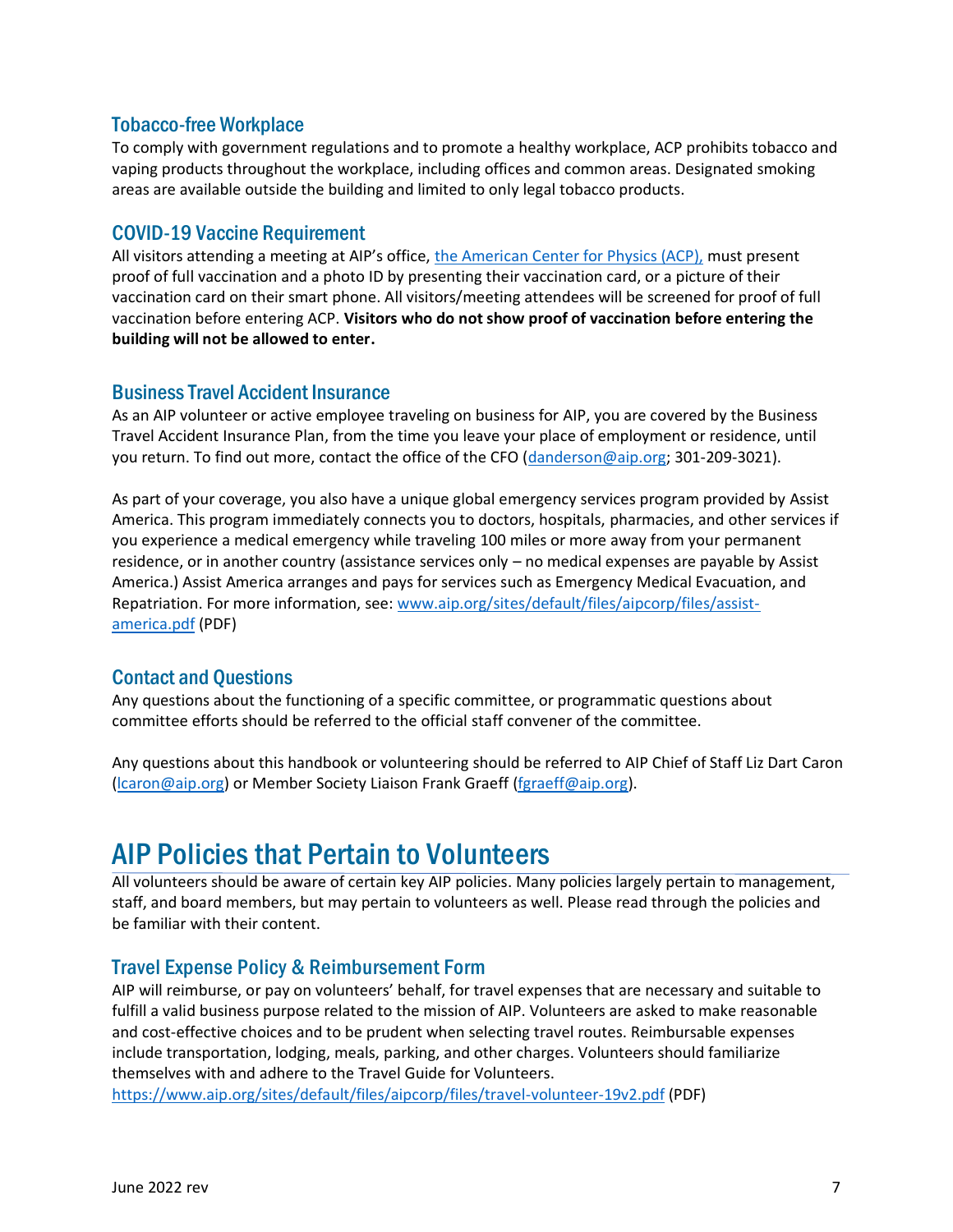Please submit requests for reimbursement using this Travel Expense Voucher. Remember to sign the form and attach receipts. All expenses should be submitted within 14 days to your staff convener. https://www.aip.org/sites/default/files/aipcorp/files/expense-report-spreadsheet.xlsx

#### Ethics

#### Commitment to Ethics

*Policy Standards of Business Ethics and Conduct*

AIP adheres to the highest legal and ethical standards. We hold ourselves accountable in our professional conduct encouraging a culture of open communication, dedication, and compassion, fairness, impartiality, and effectiveness. We conduct our business in strict observance of both the letter and spirit of all applicable laws and standards and recognize that our chief obligation is to serve the best interest of our constituencies.

Full Policy:

[https://aippublishing.sharepoint.com/sites/aipext/Policies\\_Procedures/Shared%20Documents/AI](https://aippublishing.sharepoint.com/sites/aipext/Policies_Procedures/Shared%20Documents/AIP%20Standards%20of%20Business%20Ethics%20and%20Conduct%20Amended%2012%20Sep%202018.pdf) [P%20Standards%20of%20Business%20Ethics%20and%20Conduct%20Amended%2012%20Sep%20](https://aippublishing.sharepoint.com/sites/aipext/Policies_Procedures/Shared%20Documents/AIP%20Standards%20of%20Business%20Ethics%20and%20Conduct%20Amended%2012%20Sep%202018.pdf) [2018.pdf](https://aippublishing.sharepoint.com/sites/aipext/Policies_Procedures/Shared%20Documents/AIP%20Standards%20of%20Business%20Ethics%20and%20Conduct%20Amended%2012%20Sep%202018.pdf) (PDF)

#### Bullying and Harassment Policy

*Policy on Equal Employment and Anti-Discrimination*

This broad policy that largely deals with the AIP workplace. However, there are elements of this policy such as bullying, discrimination, and harassment (items 2.7 and 3) that also pertain to volunteers. AIP defines bullying as "repeated inappropriate behavior, either direct or indirect, whether verbal, physical or otherwise, conducted by one or more persons against another or others, at the place of work and/or in the course of employment." AIP does not tolerate bullying behavior. Staff members [and volunteers] found in violation of this policy will be subject to corrective action, up to and including termination.

Full Policy: [www.aip.org/sites/default/files/aipcorp/files/eeo-anti-discrimination.pdf](http://www.aip.org/sites/default/files/aipcorp/files/eeo-anti-discrimination.pdf) (PDF)

The AIP Board has also voted to adopt a new Anti-Harassment Statement for AIP. Given AIP's focus on Diversity, Equity, Inclusion, Belonging, and Accessibility, this statement serves to both reaffirm our commitment to these principles and guide us as we seek to embody ethical behaviors and practices in the future. See the full statement here:

[https://www.aip.org/aip/policies/statement-aip-board-directors-confronting-harassment](https://www.aip.org/aip/policies/statement-aip-board-directors-confronting-harassment-bullying-exclusion-and-inequity)[bullying-exclusion-and-inequity](https://www.aip.org/aip/policies/statement-aip-board-directors-confronting-harassment-bullying-exclusion-and-inequity)

#### Whistleblower Policy

*Policy on Protection of Individuals Who Report Financial Improprieties or Other Misconduct* We are required to observe high standards of business and personal ethics in the conduct of our duties and responsibilities. AIP expects staff members and volunteers to comply with all applicable laws and regulatory requirements, accounting standards, accounting internal controls, audit practices, and AIP policies. If you, in good faith, suspect another person affiliated with AIP has engaged in questionable conduct involving financial improprieties, misuse of AIP's assets, conflicts of interest, or any other action that is illegal, fraudulent or in violation of AIP policies or detrimental to the interests of AIP, you have a responsibility to report it. Full Policy: [www.aip.org/sites/default/files/aipcorp/files/whistleblower-policy.pdf](http://www.aip.org/sites/default/files/aipcorp/files/whistleblower-policy.pdf) (PDF)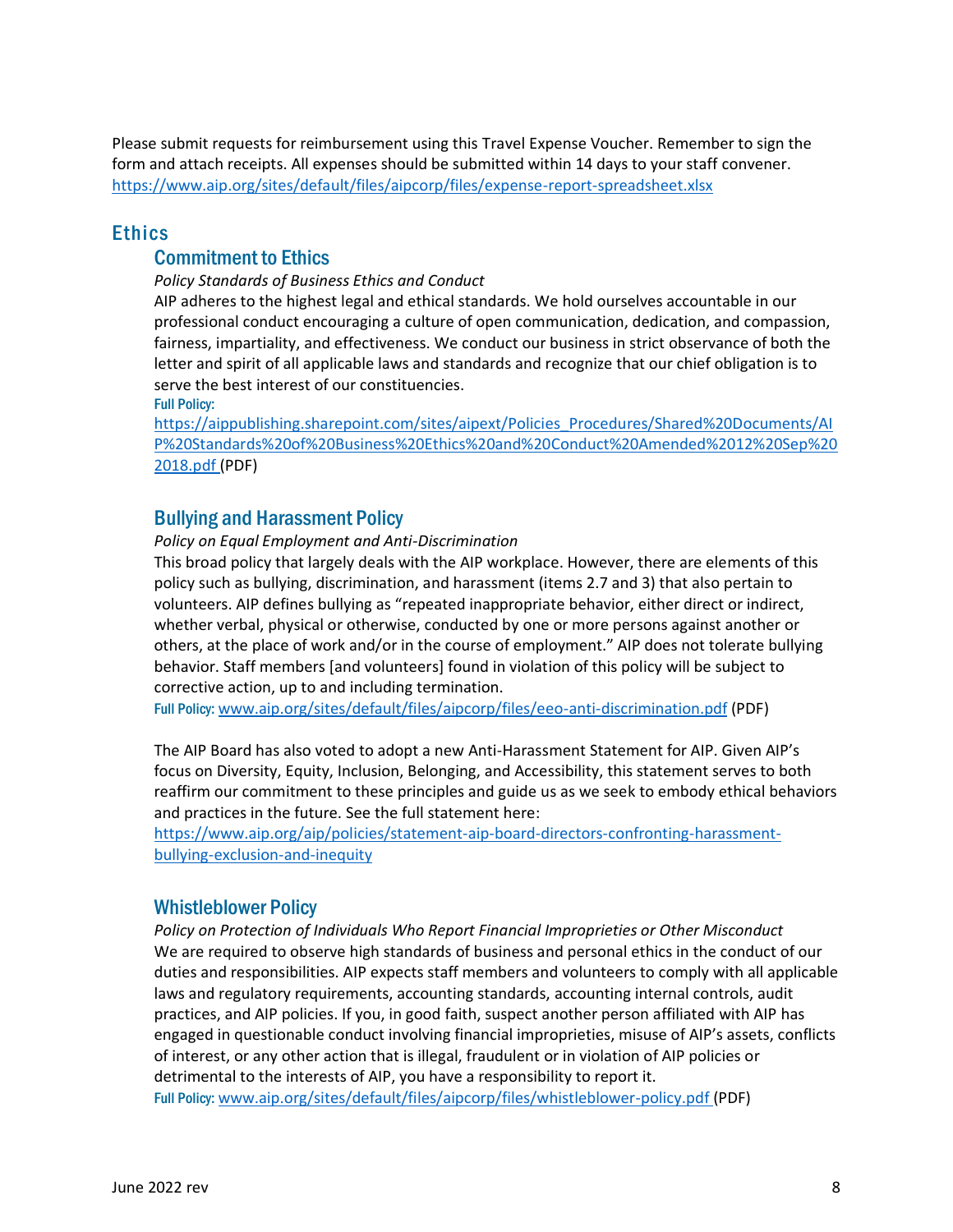#### Conflict of Interest Policy and Disclosure Statement

*Conflicts of Interest Policy for Directors, Officers, and Key Employees* (Volunteers serve in different capacities, some of which have the potential for conflicts of interest to come into play.) One of the most important assets of our organization is our reputation in the eyes of the Member Societies and in the community we serve. A "Conflict of Interest" (COI) is any circumstance in which the personal, professional, financial, or other interests of a covered person may potentially or actually diverge from his or her obligations to, and interests of, AIP and AIP Affiliates. A Covered Person must disclose COI and, where relevant, cooperate with any plan adopted by AIP to manage, reduce, or eliminate it.

Full Policy: [www.aip.org/sites/default/files/aipcorp/files/coi-policy2.pdf](http://www.aip.org/sites/default/files/aipcorp/files/coi-policy2.pdf) (PDF) Disclosure Statement: [www.aip.org/sites/default/files/aipcorp/files/coi-disclosure.pdf](http://www.aip.org/sites/default/files/aipcorp/files/coi-disclosure.pdf) (PDF)

#### **Reporting Ethics Violations**

Where you believe violations of policies or standards have occurred, you are welcome to share your concerns with your AIP staff convener, to contact AIP Human Resources, or a member of the Board of Directors. In situations where you prefer to place an anonymous report in confidence, you are encouraged to use the third-party hotline, hosted by EthicsPoint[: www.aip.ethicspoint.com](http://www.aip.ethicspoint.com/) (You may use this service to report violations, ask for guidance related to policies and procedures, and provide suggestions.

#### Statement on Diversity

AIP is committed to establishing a workplace that serves as a model for collaboration, respect, diversity, equity, inclusion, and belonging by ensuring that these values are embodied in our practices for convening, volunteer recruitment and service, hiring, management, and retention. As part of our commitment to integrity, accountability, transparency, and openness, AIP will establish comprehensive policies and goals with respect to these issues and make them broadly known and accessible. AIP will actively and regularly evaluate its progress and solicit the feedback of its staff, Member Societies, and other stakeholders. See the full resolution here: [www.aip.org/diversity-initiatives/diversity-statement](http://www.aip.org/diversity-initiatives/diversity-statement)

#### Board Resolution on Diversity in Member Society Volunteer Appointments

The AIP Board of Directors seeks broad diversity within its membership and among other volunteer roles. Recognizing that many of these positions are filled by its Member Societies, the Board encourages its Member Societies to consider the intrinsic value of diversity when nominating or appointing volunteers. See the full resolution here: [www.aip.org/diversity-initiatives/policies-best-practices](http://www.aip.org/diversity-initiatives/policies-best-practices)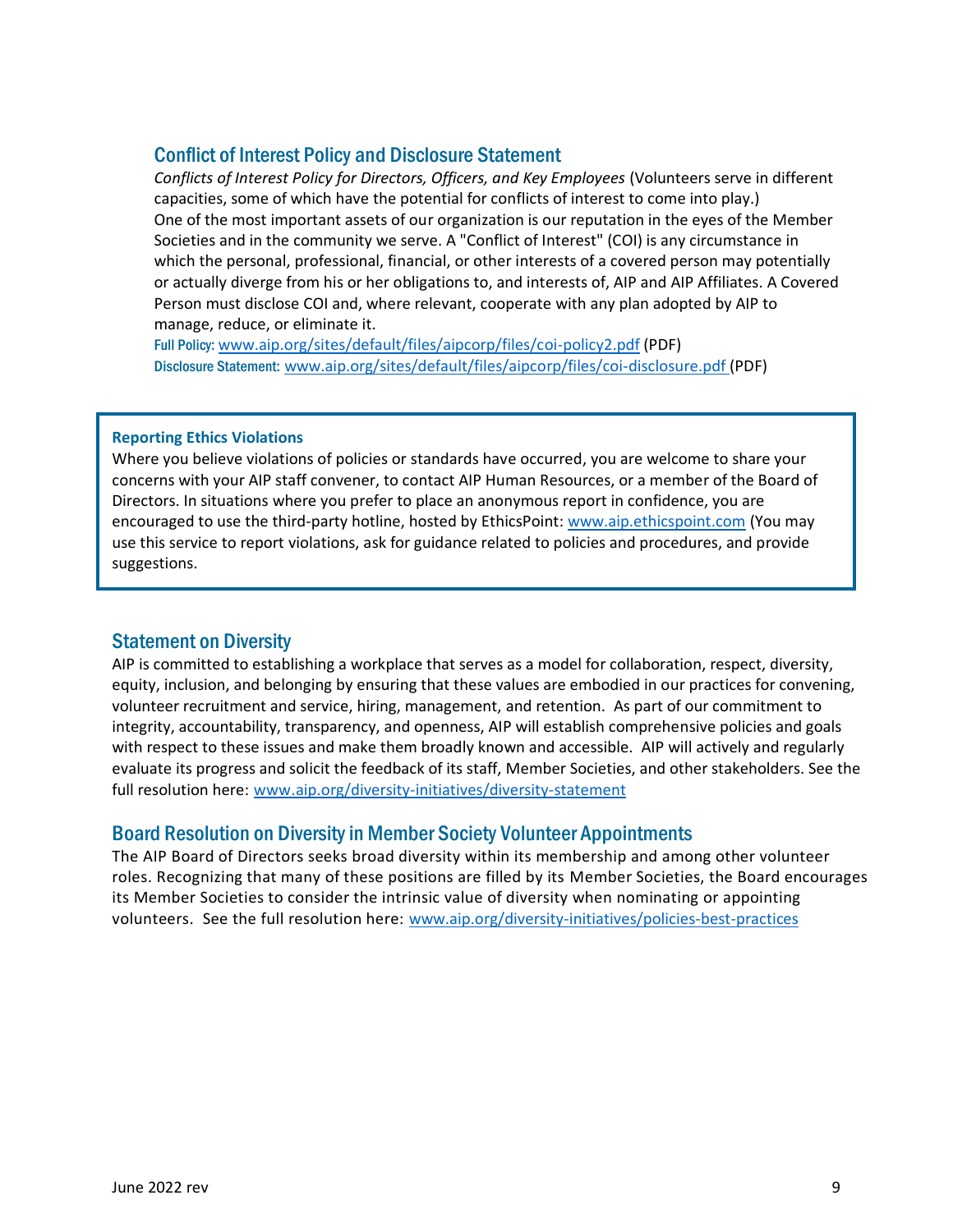# **Committees**

AIP is currently reviewing its committee structure to better foster collective action between the AIP Member Societies. The below information is currently accurate. Any updates will be communicated to the AIP community once they become official and this section will be updated.

#### Society Liaison Committees

Liaison Committees facilitate exchange of information and foster Member Society cooperation and possible collaboration in specific program areas. The committee members carry out their work by sharing news and information, engaging in learning opportunities, listening to input from external experts (as needed), and reporting back to their respective societies.

#### Resource and Advisory Groups

Resource and Advisory Groups are formed to serve as a resource to AIP management, to provide insight and advice on various mission-related program areas. Members are external stakeholders who may or may not be connected with the Member Societies.

#### Prize, Award, and Fellowship Committees

Committees administer the selection of recipients or recommended recipients.

For a list of current committees, and their charges and compositions, visit: <https://www.aip.org/member-benefits/committees>

# Member and Affiliated Societies

#### Member Societies

Representing the spectrum of the physical sciences, AIP's Member Societies are the backbone of the Institute. AIP supports them with professional services, additional benefits for their members, and competitively priced benefits to their employees upon request. Member Societies pay dues and are voting members of the Institute.



**Acoustical Society of America (ASA)** Approximate Size: 5,400 members (April 2022)

Joined AIP: 1931 About: [acousticalsociety.org/](https://acousticalsociety.org/)



**American Association of Physicists in Medicine (AAPM)** Approximate Size: 9,700 members (April 2022) Joined AIP: 1973 About: w3.aapm.org/org/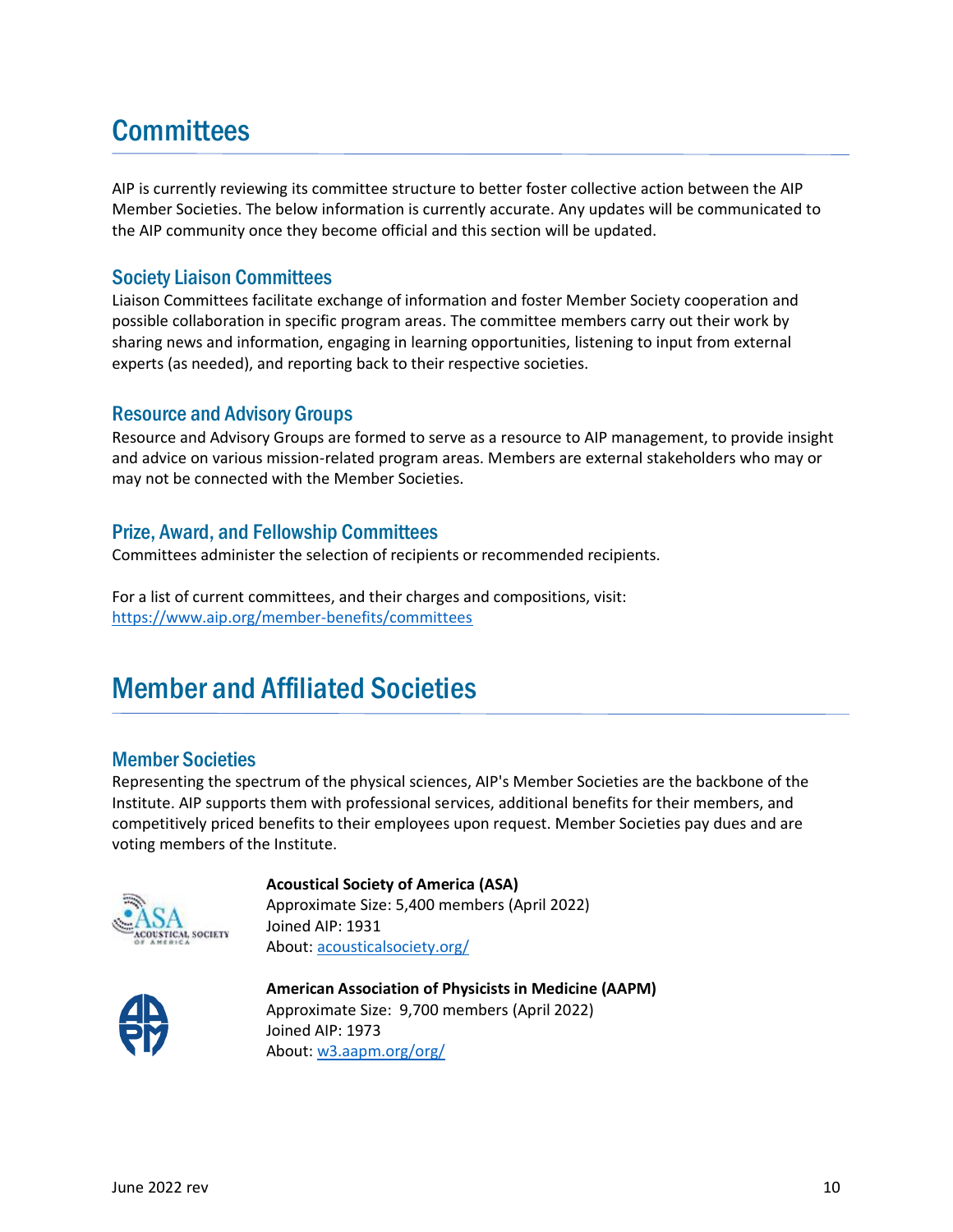

#### **American Association of Physics Teachers (AAPT)**

Approximate Size: 4,900 members (April 2022) Joined AIP: 1932 About: www.aapt.org/aboutaapt/



**American Astronomical Society (AAS)** Approximate Size: 6100 members (April 2022) Joined AIP: 1966 About: <https://aas.org/about-aas>



**ACA: The Structural Science Society** Approximate Size: 1,300 members (April 2022) Joined AIP: 1966 About: <https://www.amercrystalassn.org/>



**American Meteorological Society (AMS)**  Approximate Size: 11,000 members (April 2022) Joined AIP: 2013 About:<https://www.ametsoc.org/index.cfm/AMs/about-ams/>



**American Physical Society (APS)** Approximate Size: 49,000 members (April 2022) Joined AIP: 1931 About: [www.aps.org/about/](http://www.aps.org/about/)



**AVS: Science and Technology of Materials, Interfaces, and Processing (AVS)** Approximate Size: 3,500 members (April 2022) Joined AIP: 1976 [About: https://www.avs.org/About](http://About:%20www.avs.org/About)



**Optica (formerly OSA)** Approximate Size: 23,000 members (April 2022) Joined AIP: 1931 About: https://www.optica.org/



**Society of Rheology (SOR)** Approximate Size: 800 members (April 2022) Joined AIP: 1931 About: www.rheology.org/sor/Info/AboutSoR

## Member Society Benefits

Through AIP, Member Societies benefit from access to other scientific societies, allowing them to extend their influence beyond their membership, stay closely connected to the broader physical sciences community, and strengthen their public positions on policy trends and overarching community concerns.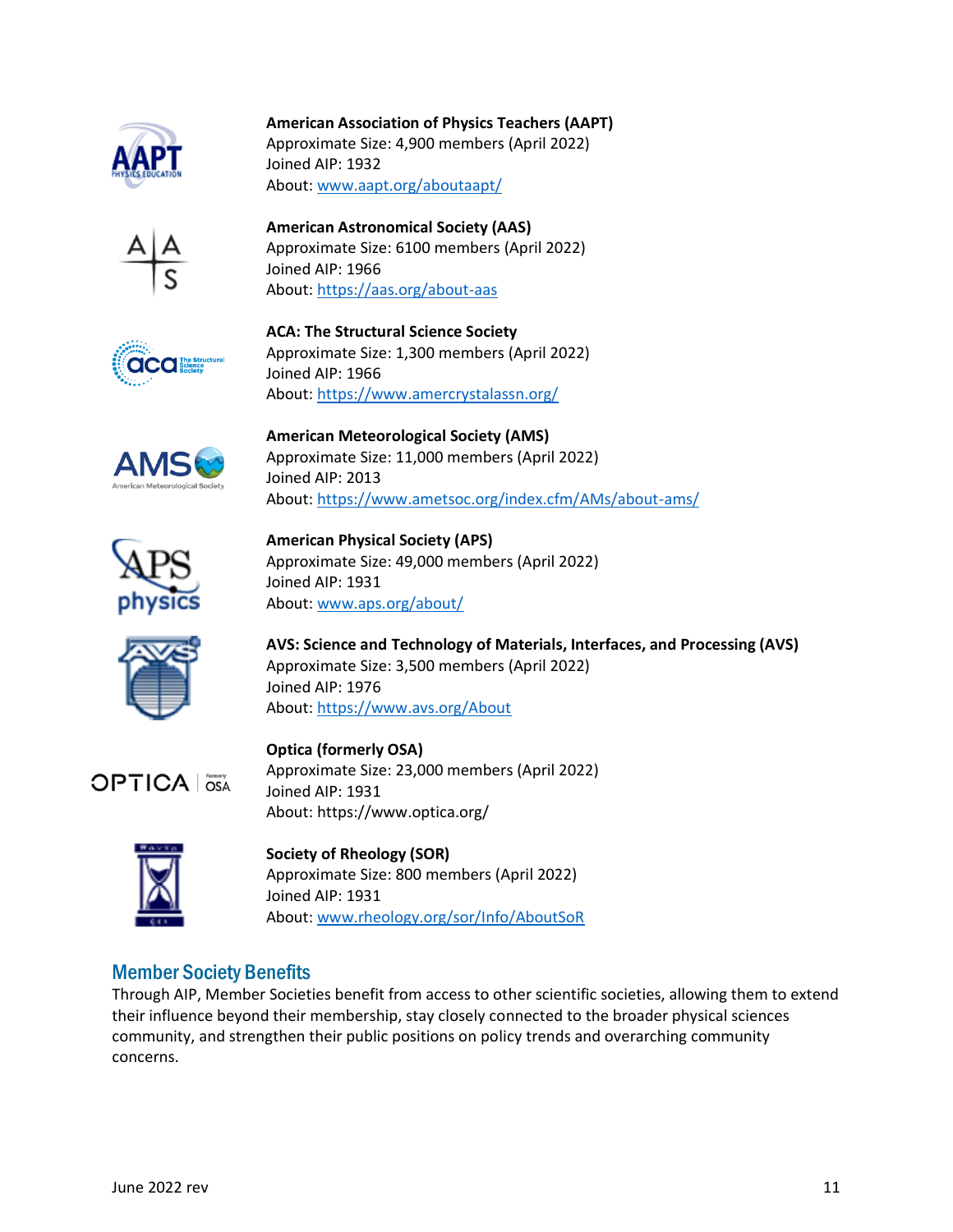AIP serves its Member Societies and their members, both directly and indirectly, through informationbased products and services. AIP also provides certain administrative and other services to those Member Societies that need such services. MS programmatic interests define the core scope of AIP's information-based offerings.

For a summary of the current benefits, visit [www.aip.org/member-benefits.](http://www.aip.org/member-benefits)

#### AIP Affiliates

An AIP Affiliate is any non-profit, educational, or government organization with aligned purposes with AIP. Becoming an AIP-Affiliated Society formally recognizes this aligned philosophy, goals, and objectives. Through the AIP Affiliate program, AIP endeavors to create opportunities for collaboration and leveraging of resources where possible. AIP Affiliate status is subject to approval by the AIP Board of Directors.

Affiliated Societies do not pay dues but do receive some benefits. For a summary of the current benefits, visit:<https://www.aip.org/affiliates-programs>

For the current list of AIP Affiliates visit: [www.aip.org/member-societies#affsoc](http://www.aip.org/member-societies#affsoc)

## AIP Programs

Through its **[Center for History of Physics/Niels Bohr Library & Archives](https://www.aip.org/history-programs/physics-history)**, AIP works to preserve and make known the history of physics and allied sciences.

Through its **[Statistical Research Center](https://www.aip.org/statistics)**, AIP works to document and report on the trends in the comprehensive issues of education and employment of physicists and related scientists; to provide survey research expertise as a service to other AIP units, MS, and related scientific organizations to assist them in addressing the information needs of their constituents and customers.

AIP produces *[Physics Today](http://www.physicstoday.org/)*, the most closely followed magazine of the physical sciences community featuring material across diverse fields and content that includes the human, social, and political sides of science. Physics Today delivered monthly to the entire MS community and to individual subscribers.

Through its **[Government Relations](https://www.aip.org/policy)** activities, AIP informs AIP stakeholders on developments in science and science education policy' to advocate for public policy and budgets which support the advancement of physics and allied sciences for the benefit of society.

Through **[FYI](https://www.aip.org/fyi)**, AIP provides the broader physics, astronomy, and science education communities with timely, unbiased information on policy and budget developments in Washington.

Through its **[Media Services](https://www.aip.org/science-news)** activities, AIP promotes the awareness, understanding, and appreciation of physics and allied fields by bringing the information to the general public. Efforts are focused on publicizing groundbreaking research presented at national and international scientific meetings or published in peer-reviewed journals.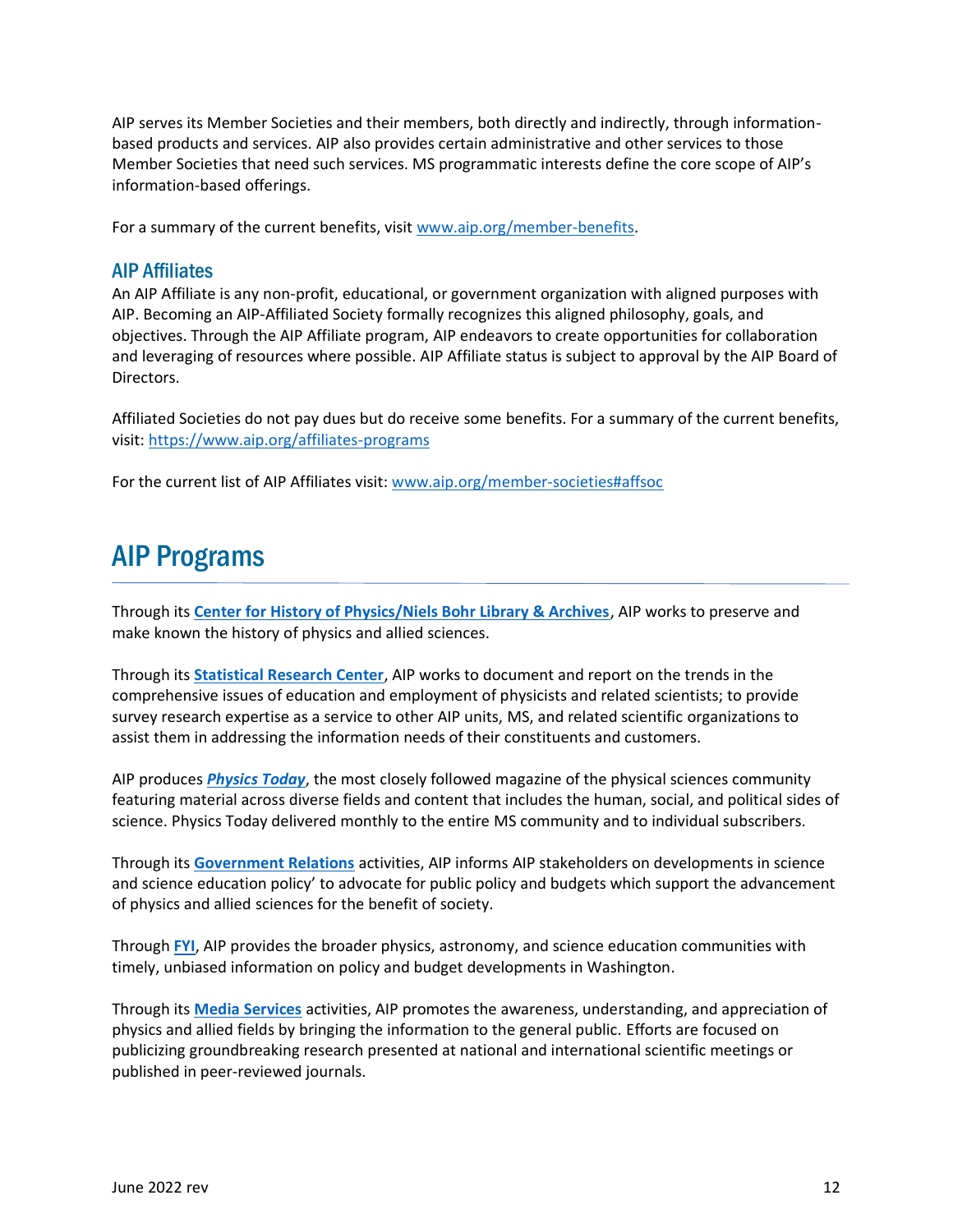AIP runs the **[Society of Physics Students \(SPS\)](https://www.spsnational.org/)**, the professional society for physics undergraduates and their mentors. SPS supports the highest quality science education for all students. AIP also runs Sigma Pi Sigma, the physics honor society.

AIP's **[Career Network](https://www.aip.org/career-resources)**, a shared job board, serves the employment needs of physical scientists, engineers, and computing professionals. The network enables seamless integration of job listings on partners' own sites and hosts career webinars.

Through the **[GradSchoolShopper](https://www.gradschoolshopper.com/gradschool/)** directory, AIP provides easy access to the most thorough, specific, relevant, up-to-date, and authoritative information on graduate programs and research in physics and related fields.

The **[AIP Venture Fund \(AIP-VF\)](https://www.aip.org/aip/member-benefits/venture-fund)** provides opportunities for AIP's Member Societies to propose for funding to support collaborative activities with AIP that are strategy-driven and promote growth, increased stature, and innovation in and among the Federation's Member Societies and Affiliates. The Fund also allows proposals from MS members, submitted through and with the support of their Society/Association, that will impact the broader physical science community. AIP Affiliates and other societies in the physical sciences, may participate in the program as collaborators on MS proposals, thereby extending the reach of the program into the broader community. **For the 2022 funding cycle, pre-proposals are due on June 1.**

AIP has a number of other initiatives. Feel free to peruse th[e AIP website](http://www.aip.org/) or ask your staff convener for more information.

#### [Awards, Prizes, & Fellowships](https://www.aip.org/aip/awards)

AIP honors outstanding achievement in excellence in physics and raises public awareness of the contributions that physicists make to society. In addition to its awards program, AIP supports the profession with government fellowships and undergraduate scholarships and teaching awards.

For more information, visit: [www.aip.org/aip/awards](http://www.aip.org/aip/awards)